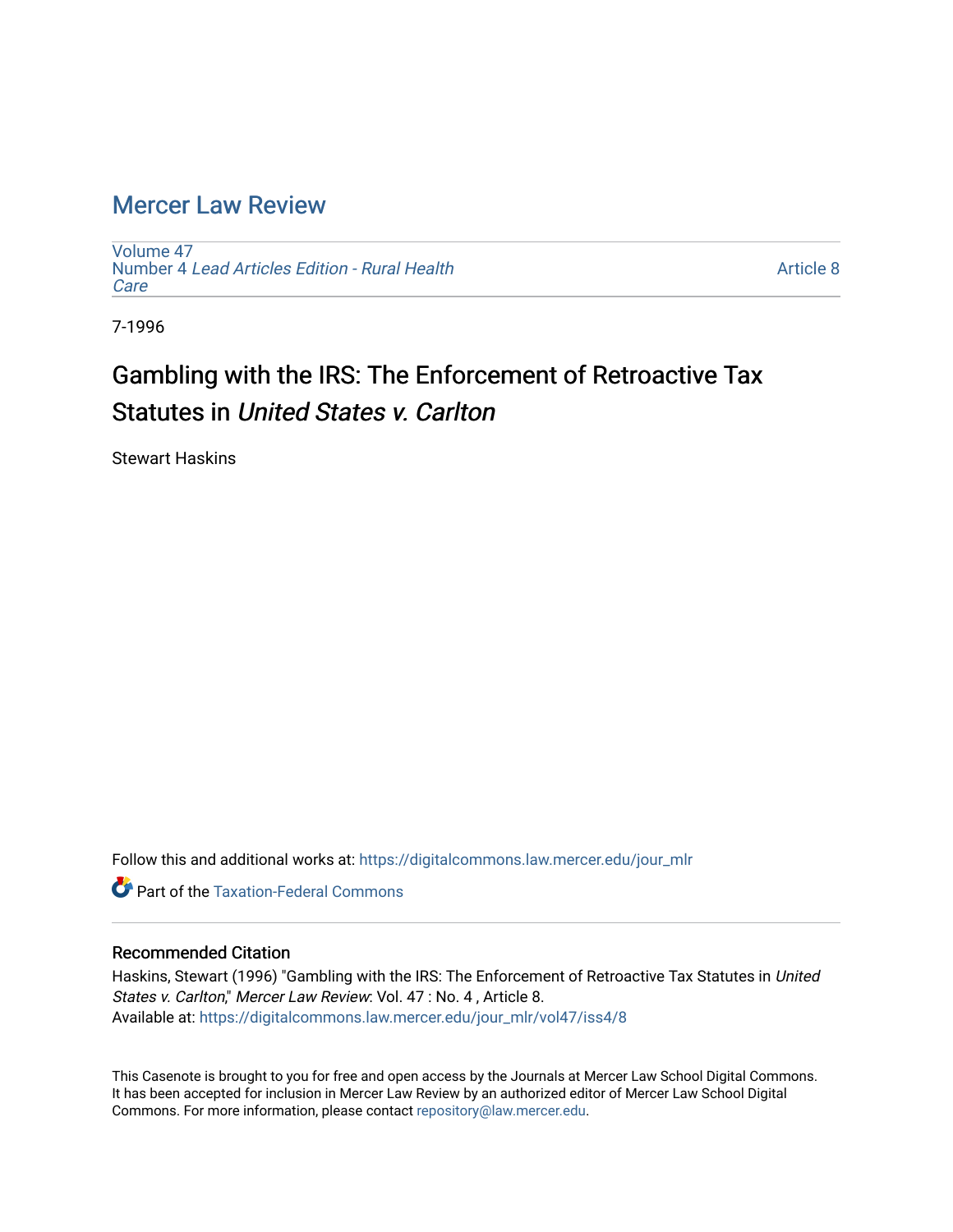## **Gambling with the IRS: The Enforcement of Retroactive Tax Statutes in** *United States v. Carlton*

In *United States v. Carlton,'* the Supreme Court rejected a Due Process challenge to the retroactive elimination of an estate tax deduction.<sup>2</sup> In 1986, Congress revised the Internal Revenue Code to allow a deduction under 26 U.S.C. § 2057 for half the proceeds of a sale of employer securities by the executor of an estate to an employee stock ownership plan (ESOP).<sup>3</sup> Jerry W. Carlton was the executor of Willametta K. Day's estate.4 In December **1986,** Carlton used estate funds to purchase **MCI** stock valued at \$11,206,000.? Two days later, Carlton sold the stock to the **MCI** ESOP for \$10,575,000, losing \$631,000 in the transaction. $6$  Carlton filed a timely estate tax return, claiming a deduction under section 2057 for half the proceeds of the sale of stock, which amounted to a tax liability reduction of  $2.501,161$ .<sup>7</sup> In January 1987, the IRS announced it would interpret the deduction to be available only to estates of decedents who owned the securities immediately before death.<sup>8</sup> In February 1987, a bill was proposed in the House and Senate to codify the IRS interpretation? On December 22, 1987, the amendment to section 2057 was enacted.<sup>10</sup> It provided that in order to qualify for the deduction, the securities sold to the ESOP must have been "directly owned" by the decedent "immediately before death."<sup>11</sup> The amendment was made effective as if it had been included in the original

**5.** *Id.*

*6. Id.*

- 8. *Id.* (citing **IRS** Notice 87-13, 1987-1 Cum. Bull. 432, 442).
- *9. Id.*

10. *Id.*

**11.** *Id.* (citing Omnibus Budget Reconciliation Act of 1987, **§** 10411(a), **101** Stat. **1330-** 432).

**<sup>1.</sup>** 114 **S.** Ct. 2018 (1994).

<sup>2.</sup> *Id.* at 2024.

**<sup>3.</sup>** *Id.* at 2020.

*<sup>4.</sup> Id.* at 2021.

**<sup>7.</sup>** *Id.*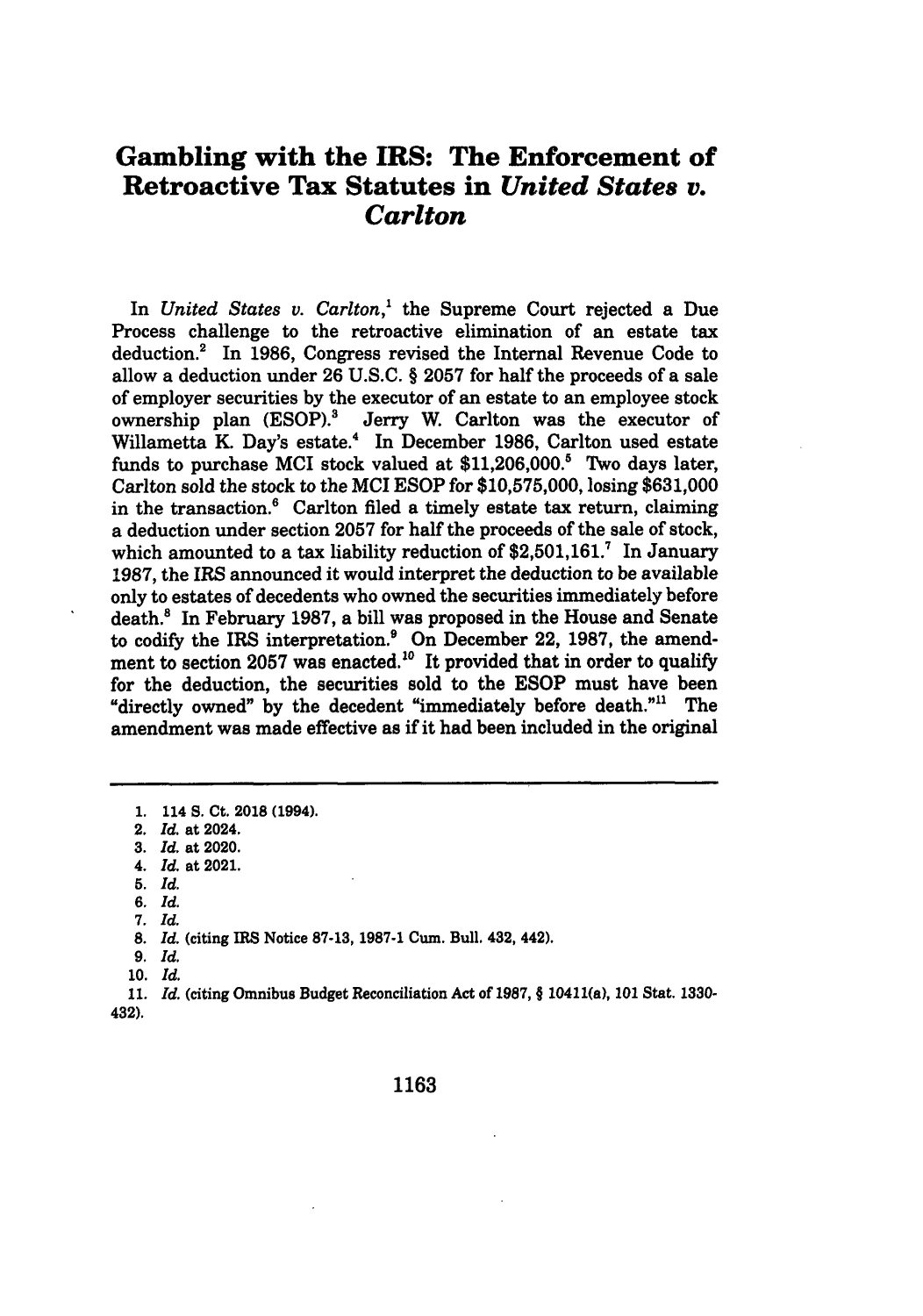statute of October **1986.12** The IRS disallowed Carlton's section **2057** deduction.<sup>13</sup> Carlton paid the asserted tax deficiency, plus interest, filed a claim for a refund, and initiated a refund action in the United States District Court for the Central District of California, claiming that the retroactive application of the statute violated the Due Process Clause of the Fifth Amendment.<sup>14</sup> The parties stipulated that if the statute could not be retroactively applied without violating the Constitution, Carlton would be entitled to a refund; else the Government would prevail.<sup>15</sup> The court held the tax was not so "unduly harsh and oppressive" as to violate due process and entered summary judgment for the United States.<sup>16</sup> The court focused on: (1) whether the statute was a "wholly new tax" or a rate change in an existing tax; and (2) whether the change (amendment) was reasonably foreseeable.<sup>17</sup> The court found the statute was simply a "rate change" and the change was foreseeable; therefore, the amendment did not violate the Due Process Clause.<sup>18</sup> The Ninth Circuit Court of Appeals reversed the district court in a twoto-one decision, using a different test than the district court.<sup>19</sup> The United States Supreme Court granted certiorari and reversed.<sup>20</sup> The Court held retroactive application of a tax statute does not violate the Due Process Clause if the application of the statute is rationally related to a legitimate legislative purpose. $^{21}$ 

Retroactive laws are disfavored in the Constitution. The Constitution provides several restrictions against retroactive application of laws. Ex Post Facto laws are prohibited.<sup>22</sup> Bills of Attainder, laws that apply to specific individuals, are prohibited. $23$  The Contract Clause prevents laws impairing contract obligations, reflecting the Framer's disapproval

<sup>12.</sup> *Id.* Thus, while the amendment to § 2057 was enacted December 22, 1987, the amendent applied to transactions that occurred after October **1986,** including Carlton's sale of stock to the MCI **ESOP.**

**<sup>13.</sup>** *Id.*

<sup>14.</sup> *Id.*

**<sup>15.</sup>** Carlton v. United States, **972 F.2d 1051, 1055** (9th Cir. **1992),** *reu'd,* 114 **S.** Ct. **2018** (1994).

**<sup>1.6.</sup> 972 F.2d** at **1059, 1062.** The district court used the standard from Welch v. Henry, **305 U.S.** 134 **(1938),** discussed at *infra* notes 45-48.

**<sup>17.</sup>** *Carlton,* **972 F.2d** at **1055.**

**<sup>18.</sup>** *Id.*

**<sup>19.</sup>** *Id.* The court of appeals framed the test as **(1)** Whether the taxpayer had actual or constructive notice that the tax statute would be retroactively amended; and (2) Whether the taxpayer reasonably relied to his detriment on pre-amendment law.

<sup>20. 114</sup> **S.** Ct. at 2018.

<sup>21.</sup> *Id.* at 2024.

<sup>22.</sup> **U.S. CONST.** art. **I,** § **9,** cl. **3.**

**<sup>23.</sup>** *Id.*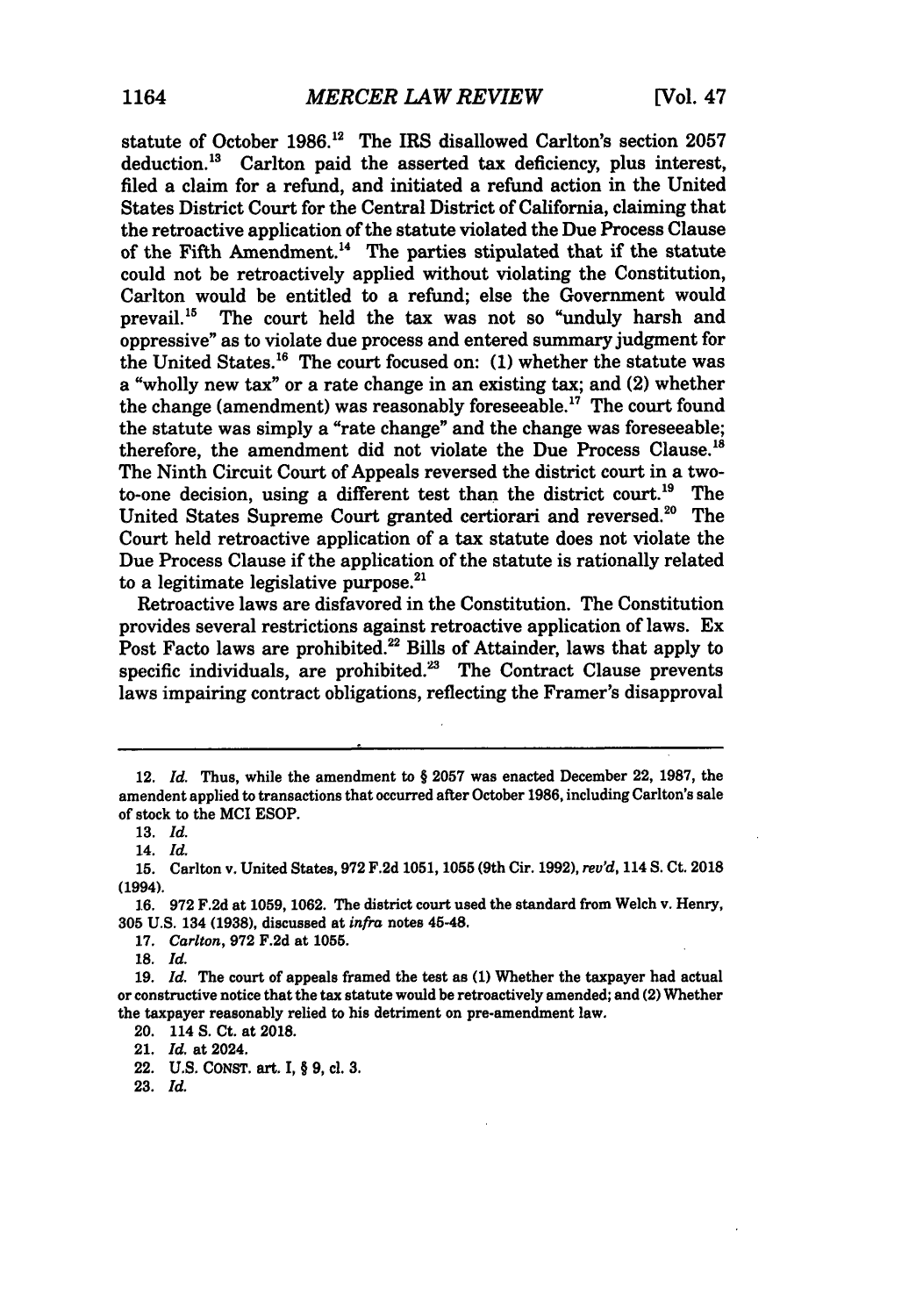of retroactive laws affecting contracts. 24 The Takings Clause of the Fifth Amendment restricts retroactive laws unduly affecting property rights.25 Most commonly, it is argued that retroactive application of a statute may violate due process rights under the Fifth Amendment.<sup>26</sup> There are many policy reasons for this historical disapproval of retroactive application of statutes. Citizens should be able to plan their conduct with reasonable certainty of the legal consequences. There is a public need for stability with respect to past transactions. Retroactive laws may be passed with exact knowledge of who the law will benefit or harm, which increases the potential for corruption in the political process. Despite these policy arguments, retroactive tax laws were initially upheld against constitutional challenges. In a 1874 decision, *Stockdale v. Atlantic Insurance Co.*<sup>27</sup> the Court upheld a retroactive tax on corporate dividends as a "legitimate exercise of the taxing power by which a tax, which might be supposed to have expired, was revived and continued in existence for two years longer."<sup>28</sup> Later, in *Brushaber v. Union Pacific Railroad,29* the Court relied on the decision in *Stockdale* to uphold another retroactive tax statute. $30$  The Court stated "the Constitution does not conflict with itself by conferring, upon the one hand, a taxing power, and taking the same power away, on the other, by the limitations of the due process clause."<sup>31</sup> Despite these holdings, in the early 1900s, the Court struck down some retroactive statutes as violating the Due Process Clause. In *Nichols v. Coolidge,32* the Court struck down a statute that taxed property conveyed before the statute was enacted.<sup>33</sup> The Court relied on earlier cases, including *Brushaber*, which stated that a retroactive tax statute may be "so arbitrary and capricious as to amount to confiscation and offend the Fifth Amendment."<sup>34</sup> In *Blodgett v. Holden*,<sup>35</sup> the Court used this same "arbitrary and capricious" language in striking down the retroactive application of a gift tax.<sup>36</sup> The Court focused on the lack of notice of the taxpayer as

24. U.S. **CONST.** art I, § 10, cl. **1.**

- 25. *Id.* amend. V.
- *26. Id.*
- 27. **87** U.S. **323 (1874).**
- **28.** *Id.* at 333.
- **29.** 240 U.S. 1 **(1916).**
- **30.** *Id.* at 20.
- **31.** *Id.* at 24.
- **32.** 274 **U.S. 531 (1927).**
- **33.** *Id.* at 543.
- 34. *Id.* at 542.
- **35. 275 U.S.** 142 **(1927).**
- **36,** *Id.* at 147.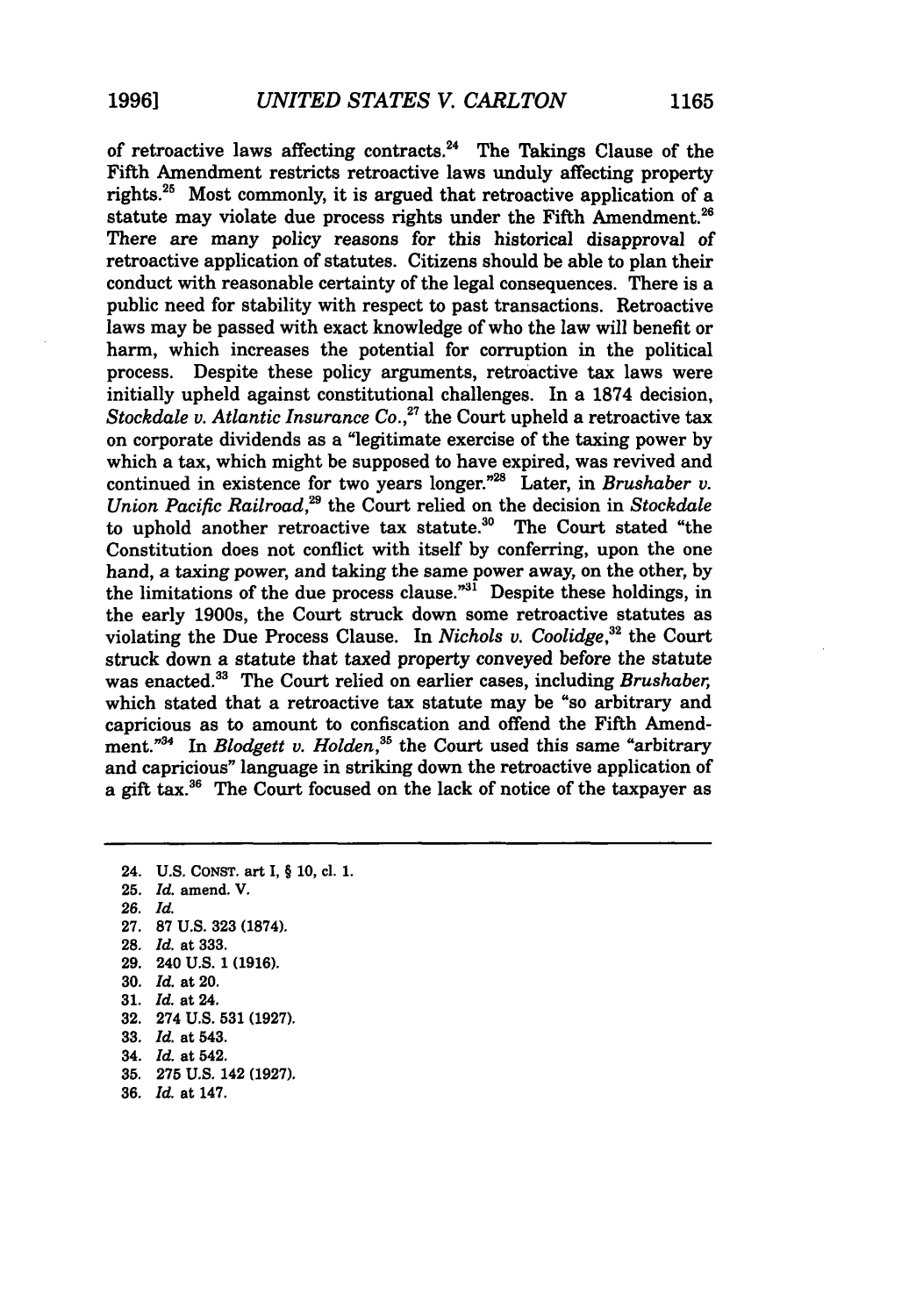to the retroactivity of the tax, stating the taxpayer acted "in entire good faith and without the slightest premonition of such consequence."<sup>37</sup> In *Untermyer v. Anderson*<sup>38</sup>, the Court again struck down the application of a gift tax to gifts made during the prior year.39 The gift was made while Congress was considering the statute in question.<sup>40</sup> Nonetheless, the Court held the statute to be "arbitrary and invalid under the due process clause of the Fifth Amendment.<sup>"41</sup> The Court required actual notice to the taxpayer of his tax liability.<sup>42</sup> The Court stated "[t]he taxpayer may justly demand to know when and how he becomes liable for taxes."43 Other cases interpreted a statute to not apply to the taxpayers retroactively to avoid holding the statute unconstitutional.<sup>44</sup> The Court's early interpretations of retroactive gift and estate tax statutes dealt with a "wholly new tax." Thus, the courts primarily focused on the taxpayer's lack of notice as to future new tax laws in finding their retroactive application "arbitrary and capricious." As gift and estate tax laws became commonplace, the Court abandoned its reliance on the "actual notice" test and struck down only those retroactive statutes that were "harsh and oppressive." In *Welch v. Henry,48* the Court upheld a retroactive tax on dividends received some two years earlier.<sup>46</sup> The Court articulated a test to determine whether a retroactive tax is unconstitutional: "In each case it is necessary to consider the nature of the tax and the circumstances in which it is laid before it can be said that its retroactive application is so harsh and oppressive as to transgress the constitutional limitation."<sup>47</sup> The Court further explained that actual or constructive notice and timing were the most important circumstances to consider.<sup>48</sup> In *Estate of Ekins v. Commissioner*,<sup>49</sup> the Seventh Circuit Court of Appeals used this *Welch* "harsh and oppressive" standard to uphold the retroactive application of a tax on the value of an insurance policy in the decedent's estate.<sup>50</sup> The court focused primarily on the circumstance of the tax, which the court considered to be merely

**37.** *Id.* **38, 276 U.S.** 440 **(1928). 39.** *Id.* at 445. 40. *Id.* 41. *Id.* 42. *Id.* **43.** *Id.*

- 45. **305 U.S.** 134 **(1938).**
- 46. *Id.* at **150-51.**
- 47. *Id.* at 147.
- 48. *Id.* at 148.
- 49. **797 F.2d** 481 (7th Cir. **1986).**
- **50.** *Id.* at 485.

<sup>44.</sup> See Helvering v. Helmholz, **296 U.S. 93 (1935);** White v. Poor, **296 U.S. 98 (1935).**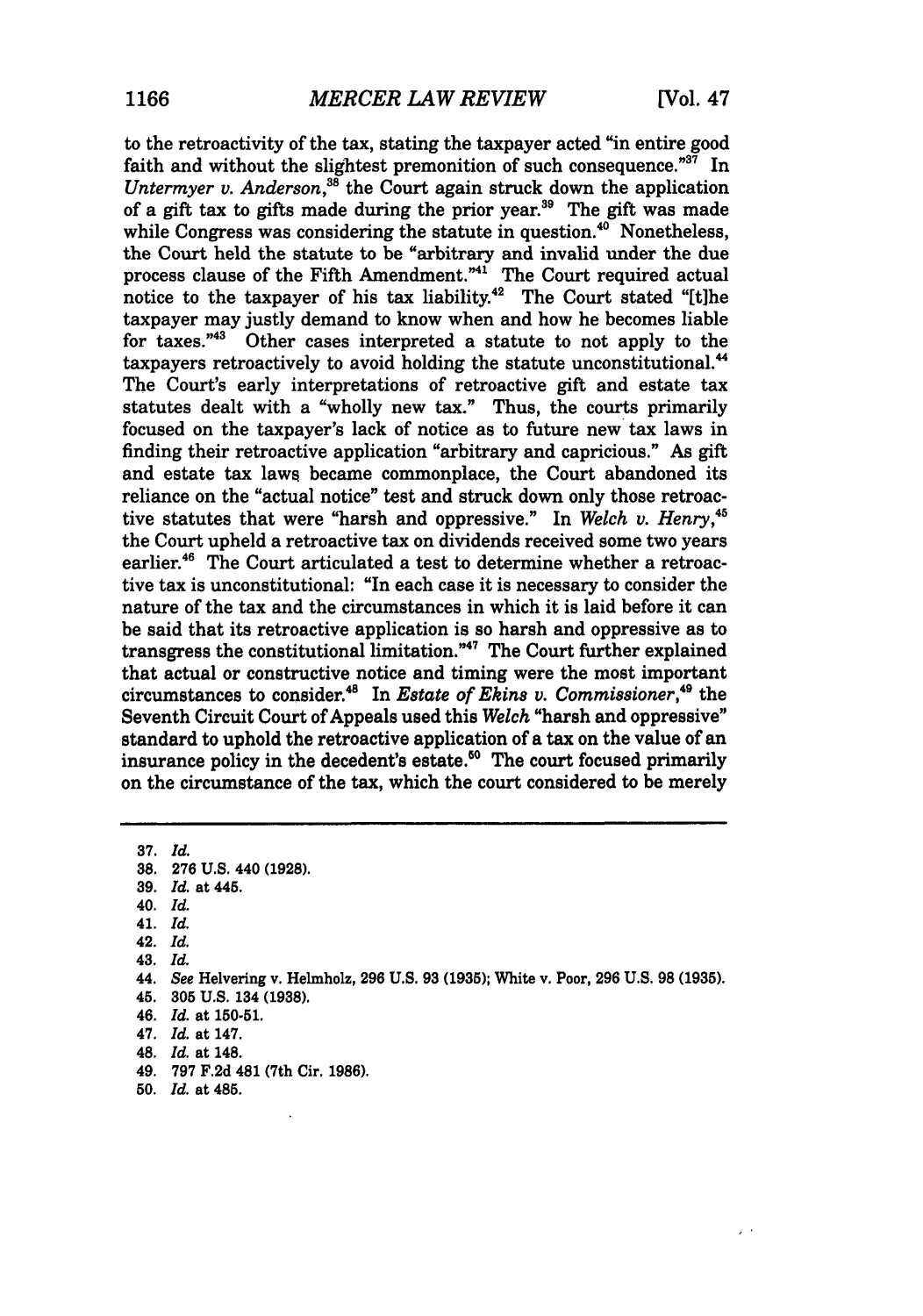a change in an existing  $\text{tax}.^{51}$  Thus, the court held the taxpayer had "constructive notice" of the retroactive statute because life insurance policies historically were included under estate taxes.<sup>52</sup> Unlike the earlier cases, the court did not address or consider the taxpayer's actual expectations. The Seventh Circuit also employed this type of analysis in *Reed* **v.** *United States.53* In *Reed* the court focused on the nature of the tax, which it characterized as a mere change in an existing tax, to uphold the retroactive elimination of an estate tax exclusion for gifts made within three years of death.<sup>54</sup> Rejecting the actual notice test of the earlier cases, the court held the decedent had "constructive notice" that at least part of the gift would be taxed.<sup>55</sup> The court did not find that changing this existing tax was "so harsh or oppressive as to be invalid."<sup>56</sup> The Supreme Court has also relied on the *Welch* "harsh and oppressive" standard, focusing on the characterization or nature of the tax. In *United States v. Darusmont*,<sup>57</sup> the Court upheld retroactive application of an income tax statute to the entire calendar year in which enactment took place.<sup>58</sup> The Court held that the statute in question did not create a "new tax."59 In addition, according to the Court, the taxpayer had "ample advance notice of the increase in the effective minimum rate."<sup>60</sup> Thus, the tax was not so "harsh and oppressive as to be a denial of due process."61 In *United States v. Hemme,62* the Court again focused on the nature of the tax in upholding the retroactive application of gift and estate statutes.<sup>63</sup> The Court found that the taxpayers were no worse off than they would have been without the enactment of the new statute.<sup>64</sup> Thus, the Court reversed the district court, which had held that the statute was "arbitrary and capricious," relying on *Untermyer*.<sup>65</sup> The Court distinguished *Untermyer* and used the *Welch* test to hold that the statute was not "so oppressive as to

51. *Id.* at 484. 52. *Id.* at 485. **53.** 743 F.2d 481 (7th Cir. 1984). 54. *Id.* at 485. 55. *Id.* at 486 n.4. 56. *Id.* at 485. 57. 449 U.S. 292 **(1981). 58.** *Id.* at 297. 59. *Id.* at 300. 60. *Id.* at 299. 61. *Id.* 62. 476 U.S. **558** (1986). **63.** *Id.* at 559. 64. *Id.* at 570. **65.** *Id.* at 564.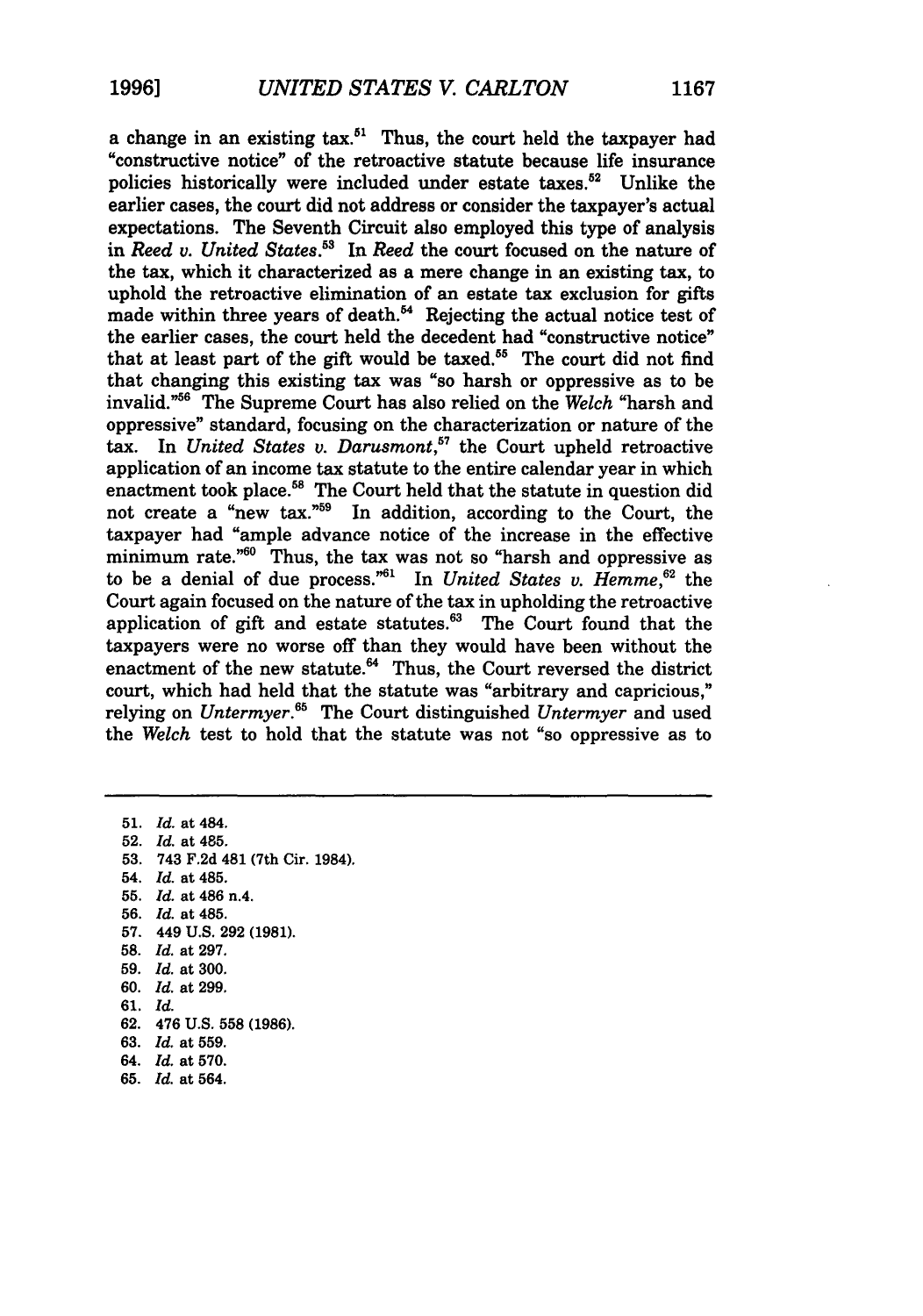transgress the constitutional limitation."66 In *Milliken v. United States*,<sup>*67*</sup> the Court again distinguished the earlier line of cases applying the actual notice test.<sup>68</sup> In *Milliken* the Court upheld the retroactive taxing of gifts made before the statute was passed.<sup>69</sup> "Ilt does not suffice to say that the gift antedated the statute. It is necessary to consider the nature of the tax and of the decedent's gift."<sup>70</sup> In considering those circumstances, the Court found that the tax was not a "wholly new tax" but merely a change in the tax rate and therefore not unconstitutional.<sup>71</sup> Indeed, the Court stated that the taxpayer "should be regarded as taking his chances of any increases in the tax burden."<sup>72</sup> The cases applying the "harsh and oppressive" test of *Welch* upheld the retroactive statutes, usually characterizing them as a "change in the tax rate" as opposed to a "wholly new tax." In addition, the Court emphasized that actual notice was not required, pointing out that constructive notice was usually present because the federal government has retroactively changed tax statutes in the past. For the past sixty years, the Welch standard was the predominate test used to uphold retroactive tax legislation. However, in a few cases the Court framed the test slightly different. One such case is *Pension Benefit Guaranty Corp. v. R.A. Gray & Co.*<sup>73</sup> There, the Court focused on legislative intent, instead of parties' expectations or the nature of the tax, in upholding retroactive application of provisions governing the withdrawal from employer pension plans.<sup>74</sup> The Court stated that due process is met by "showing that the retroactive application of the legislation is itself justified **by** a rational legislative purpose."75 This is the test typically used to evaluate economic legislation.<sup>76</sup> It focuses on the intent of the enacting legislature, rather than the "nature and circumstances" of the statute as proscribed **by** the *Welch* standard.77 This test had not been previously applied to tax statutes, but the Court considered the test to be similar to the "harsh and oppressive" test from  $Welch.<sup>78</sup>$  Most be similar to the "harsh and oppressive" test from *Welch*.<sup>78</sup> recently, this formulation was used **by** the Ninth Circuit Court of

**66.** *Id.* at **568-69. 67, 283 U.S. 15,(1931). 68,** *Id,* **at** 21. **69.** *Id.* at 22. **70,** *Id,* **71.** *Id.* at 24. **72.** *Id.* at **23. 73.** 467 **U.S. 717** (1984). 74. *Id.* at **730. 75.** *Id.* **76.** *See, e.g.,* Williamson v. Lee Optical, 348 **U.S.** 483 **(1955). 77.** *Pension Benefit Guaranty,* 467 **U.S.** at **732.**

**78.** *Id.* at **733.**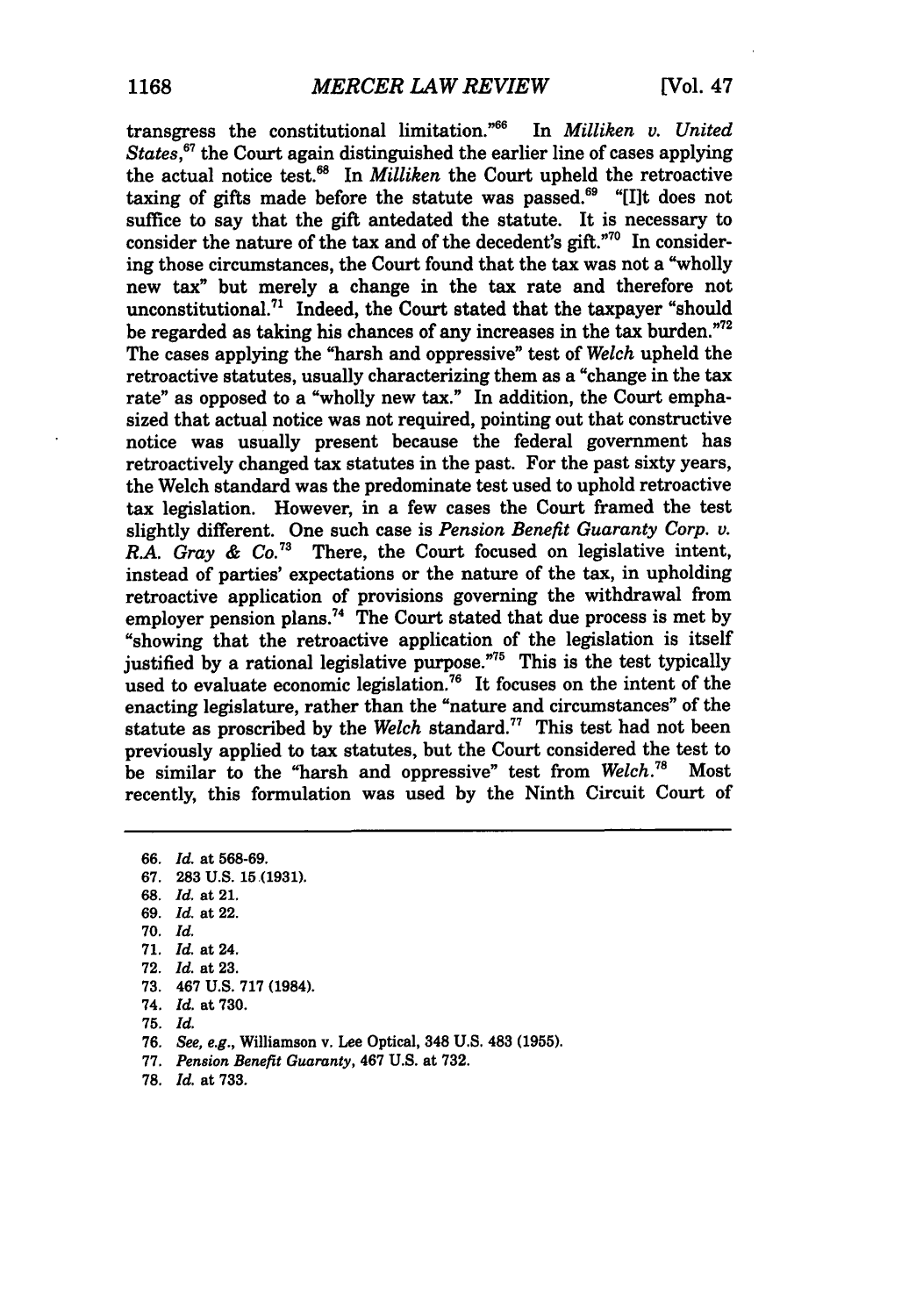Appeals in *Licari v. Commissioner*<sup>79</sup> to uphold a retroactive tax statute that increased the penalty for taxpayer's understatement of tax liability.<sup>80</sup> The court in *Licari* applied both the *Welch* test and the legitimate legislative purpose test of *Pension Guaranty."'* First, the court looked at the nature of the tax and held that the statute in question was a "penalty," not a tax. $^{82}$  In addition, the statute merely increased the rate or percentage of the penalty. $8^3$  Second, the court used the *Pension Guaranty* test, focusing on the legislature's intent, to uphold the retroactive application of the increased penalty.<sup>84</sup> Noting that legislation that adjusts economic burdens and benefits is entitled to a "presumption of constitutionality," the court held that the statute in question fell within that category of legislation.<sup>85</sup> Thus, the court found that the statute was not "harsh and oppressive" and further that it was "rationally related to a legitimate government purpose." $86$  As the decision in *Licari* demonstrated, the courts were uncertain as to the due process standard to be applied to tax statutes with retroactive effect.

In *Carlton v. United States*,<sup>87</sup> the Court began its analysis by stating that retroactive tax laws have historically been upheld.<sup>88</sup> The Court explained that the *Welch* "harsh and oppressive" standard is really the same as applied to other economic legislation.<sup>89</sup> According to the Court, the test is whether "the retroactive application of a statute is supported by a legitimate legislative purpose furthered by rational means."90 This formulation of the test was then applied to Carlton's actions and the statute in question. The Court found that the purpose of the amendment was not illegitimate or arbitrary.<sup>91</sup> The Court felt Congress was "correcting a mistake." $92$  This was supported by the legislative history and the dramatic increase in the amount of predicted revenue loss.<sup>93</sup>

80. *Id.* at **694-95.** 81. *Id.* at **693. 82.** *Id.* at 694. **83.** *Id.* 84. *Id.* at **694-95. 85.** *Id.* at 694. **86.** *Id.* at **695.**

**79.** 946 F.2d **690** (9th Cir. **1991).**

- **87,** 114 **S.** Ct. at **2018.**
- **88.** *Id.* at 2021.
- **89.** *Id.* at 2022.
- **90.** *Id.*
- **91.** *Id.* at **2023.**
- **92.** *Id.*

**93.** *Id.* The Court noted that without the revised provision of the statute, the predicted revenue **loss** would increase from approximately \$300 million to \$7 billion during a fiveyear period. *Id.*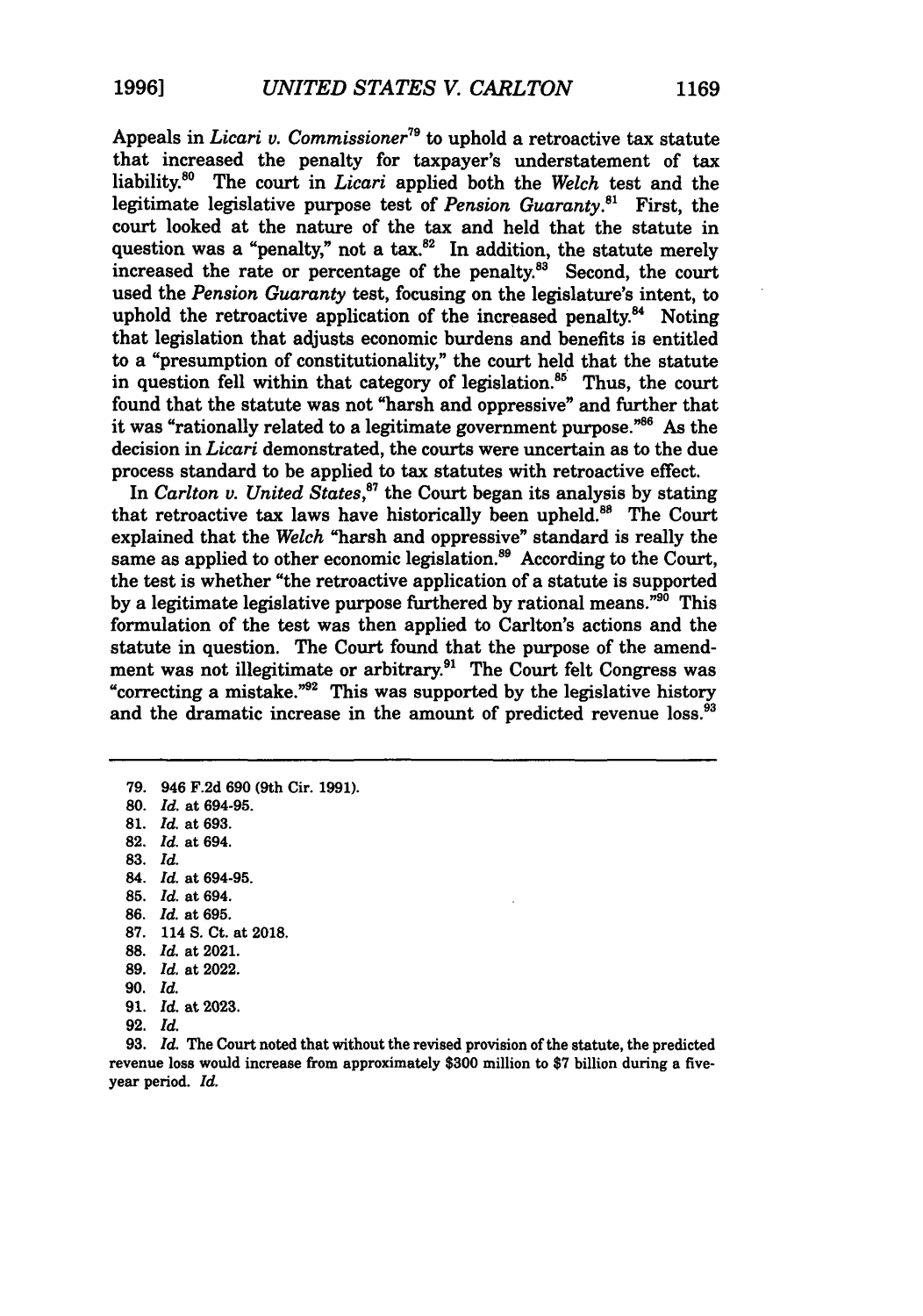In addition, there was no evidence of an improper motive on Congress' behalf to target estates for additional taxes.<sup>84</sup> The Court also pointed out the amendment was enacted quickly and the period of retroactivity was only slighter greater than one year.<sup>95</sup> Rejecting the rationale used **by** the Ninth Circuit Court of Appeals **in** holding the statute unconstitutional, the Court stated that proof of reliance **by** the taxpayer is "insufficient to establish a constitutional violation."<sup>56</sup> "Tax legislation is not a promise, and a taxpayer has no vested rights in the Internal Revenue Code."97 Rejecting the taxpayer's detrimental reliance policy argument, the Court stated that principle is not limited to retroactive statutes.<sup>98</sup> According to the Court, individuals may rely upon future expectations that are disturbed by prospective legislation.<sup>99</sup> Carlton's lack of notice was also not dispositive.<sup>100</sup> Citing *Milliken*, the Court essentially held that a taxpayer pays his money and takes his chances.<sup>101</sup> Finally, the Court held that the *Nichols* era "actual notice" cases relied on **by** the court of appeals have limited precedential value, primarily because "exacting review of economic legislation" has been discarded and discredited.<sup>102</sup> Moreover, according to the Court, those cases are distinguishable because they dealt with a "wholly new tax," rather than changes in an existing tax.<sup>103</sup> This was similar to the reasoning employed **by** the district court in upholding the statute.'04 Because of these factors, the Court found that the court of appeals held the amendment to an unduly strict standard.<sup>105</sup> Instead, the Court looked to the legislative intent and concluded that the retroactive application of the amendment is rationally related to a legitimate

**100.** *Id.*

<sup>94.</sup> *Id.*

**<sup>95.</sup>** *Id.*

**<sup>96.</sup>** *Id.* at 2024.

**<sup>97.</sup>** *Id.* at 2023.

<sup>98.</sup> *Id.*

**<sup>99.</sup>** Id.

**<sup>101.</sup>** *Id.* According to the Court, "a taxpayer 'should be regarded as taking his chances of any increase in the tax burden which might result from carrying out the established policy of taxation.'" *Id.* (citing Milliken v. United States, **283 U.S.** at **23).**

<sup>102.</sup> *Id.* The court relied on Ferguson v. Skrupa, **372** U.S. **726, 730 (1963),** where the Court stated "[t]he doctrine **...** that due process authorizes courts to hold laws unconstitutional when they believe the legislature has acted unwisely has long since been discarded."

**<sup>103.</sup>** *Carlton,* **114 S.** Ct. at 2024.'

<sup>104.</sup> *See supra* notes **16-18** for a discussion of the district court's analysis.

**<sup>105.</sup>** *Carlton,* 114 U.S. at 2024.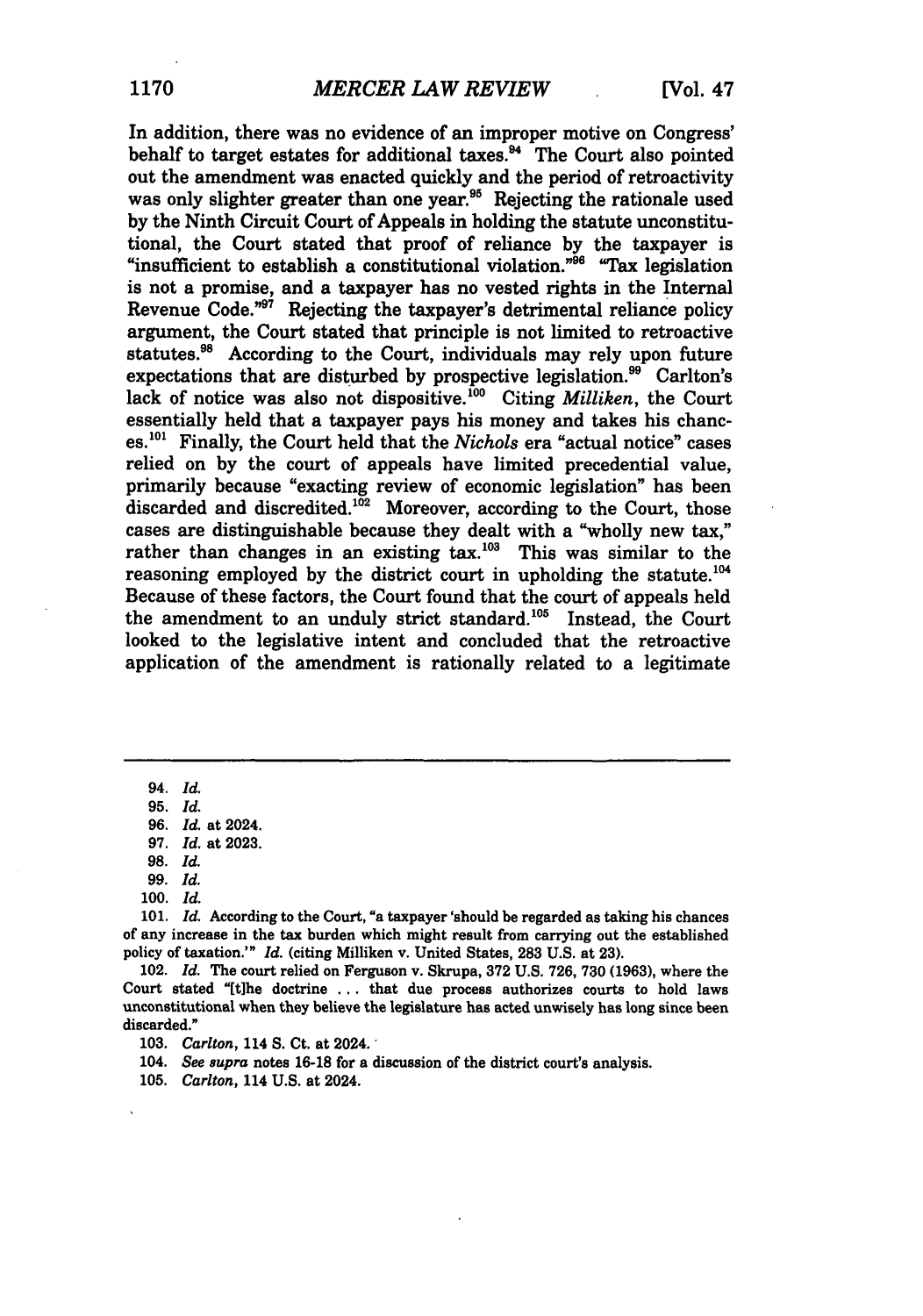legislative purpose.<sup>106</sup> Therefore, the amendment did not violate Carlton's rights under the Due Process Clause.<sup>107</sup>

The holding in *Carlton* is not limited to section **2057.** Instead, the Court announced a new due process standard for evaluating tax statutes with a retroactive effect, which is the same standard used for retroactive economic legislation-there must be a legitimate legislative purpose furthered **by** rational means. Is there any scrutiny or judicial review of retroactive tax laws left after *Carlton?* **A** tax statute would presumably always satisfy the Court's "low scrutiny" due process test, since all tax statutes are for the "legitimate purpose" of generating revenue and retroactive taxation is rationally related to that purpose. Indeed, the Court distinguished or discredited the few older cases that did invalidate retroactive tax statutes. Thus, it appears that taxpayers can not rely on the Due Process Clause to protect them from retroactive tax legislation. In fact, this is exactly what Scalia argued for in his concurrence: **"I** welcome this recognition that the Due Process Clause does not prevent retroactive taxes, since I believe that the Due Process Clause guarantees no substantive rights, but only (as it says) process."0" However, this lack of protection has some alarming implications. Taxpayers will be unable to rely on existing tax laws, undermining the public's confidence in the federal government. In addition, tax decisionmakers must try to predict what future statutory changes could be applied retroactively. Could professional tax advisers be held liable for failing to notify their clients of potential retroactive changes? Given the many changes to the Internal Revenue Code and the complexities of the issues involved, tax adviser liability is a real possibility for the adviser who does not fulfill his obligation to keep abreast of not only the changes in the Code, but the potential future changes that could be applied retroactively. As the Court stated in *Carlton,* "a taxpayer should be regarded as taking his chances of any increase in the tax burden."<sup>109</sup> To prevent the taxpayer from losing at the IRS gambling casino, the Court should have continued to apply the *Welch* standard to retroactive tax legislation. While the "harsh and oppressive" test was by no means a black letter standard, the emphasis was properly placed on the nature and circumstances of the tax and its impact on the taxpayer, instead of speculating as to the legislators' motives in passing the statute. Use of the *Welch* test would have avoided the unjust result that occurred in this case. "Retroactively disallowing the tax benefit that the earlier law offered, without

<sup>106.</sup> *Id.*

<sup>107.</sup> *Id.*

<sup>108.</sup> *Id.* at **2027** (Scalia, **J.,** concurring in judgment).

<sup>109.</sup> *Id.* at 2023.